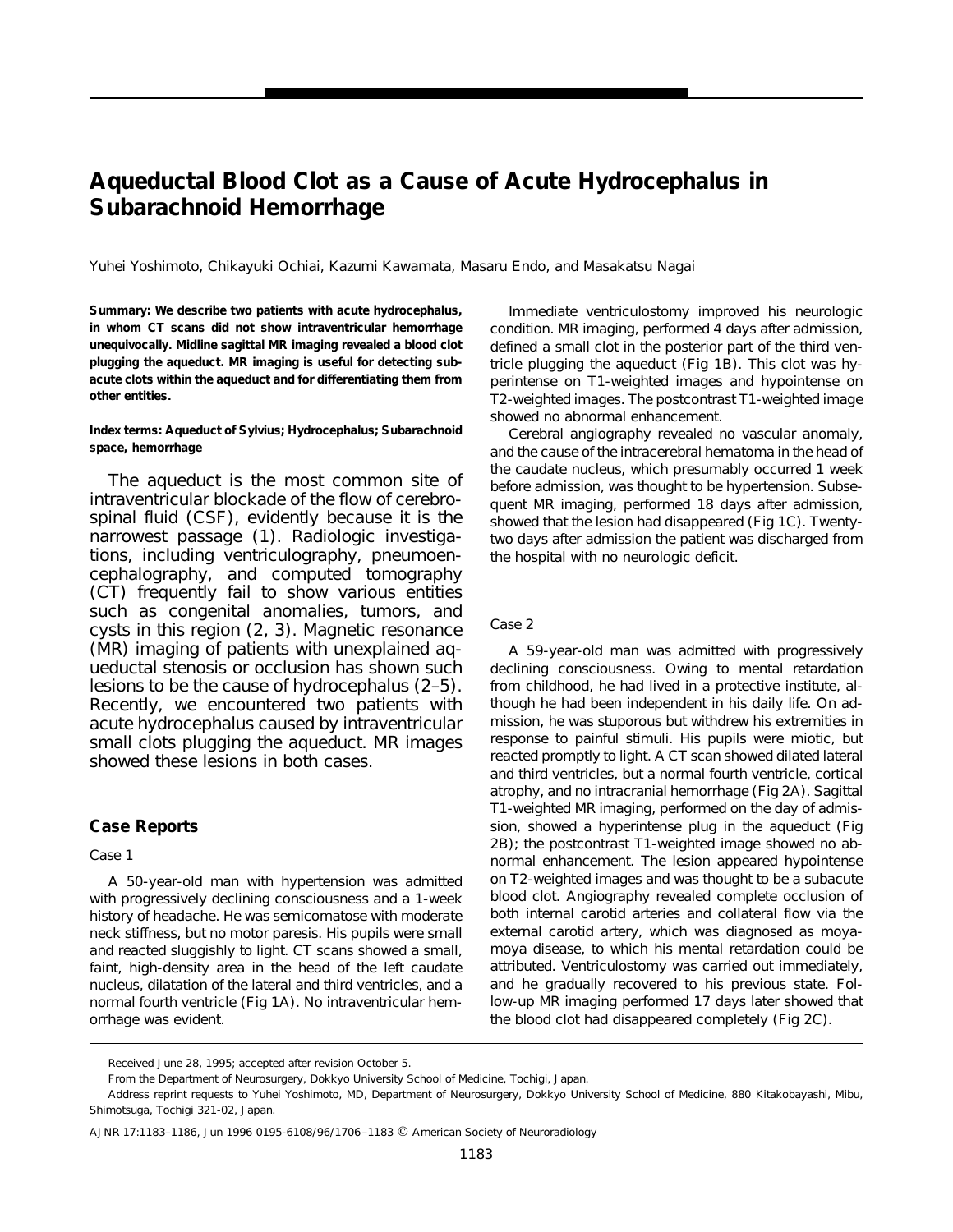

# A

Fig 1. Case 1.

*A*, CT scans show a small, faint, highdensity area in the head of the left caudate nucleus (*black arrow*) and dilatation of the lateral and third ventricles (*white arrow*). The size of the fourth ventricle is normal (*arrowhead*). No intraventricular hemorrhage is evident.

*B*, T1-weighted sagittal MR image (500/20 [repetition time/echo time]) obtained 4 days after admission shows a high-intensity mass (*arrow*) in the posterior part of the third ventricle plugging the upper portion of the aqueduct.

*C*, MR image obtained 18 days after admission shows that the lesion has disappeared completely.



## **Discussion**

Obstruction of the aqueduct of Sylvius is a well-recognized condition that results from congenital or acquired lesions. The aqueduct functions as a conduit for the passage of CSF between the third and fourth ventricles, and is a point of marked narrowing with a long course in the CSF pathway. In fixed brain specimens, the aqueduct forms a gentle curve in the upper portion and has two areas of relative constriction: one at the level of the superior colliculus and the other at the level of the intercollicular sulcus. These divide the aqueduct into a pars anterior, an ampulla, and a pars posterior (1). In cross section, the aqueductal lumen is triangular at the area of constriction and ovoid at the ampulla. The cross-sectional area of the narrowest segment varies widely among individuals (mean, 0.9; range, 0.2 to 1.8 mm<sup>2</sup>) (1). The length of the aqueduct is reported to vary in-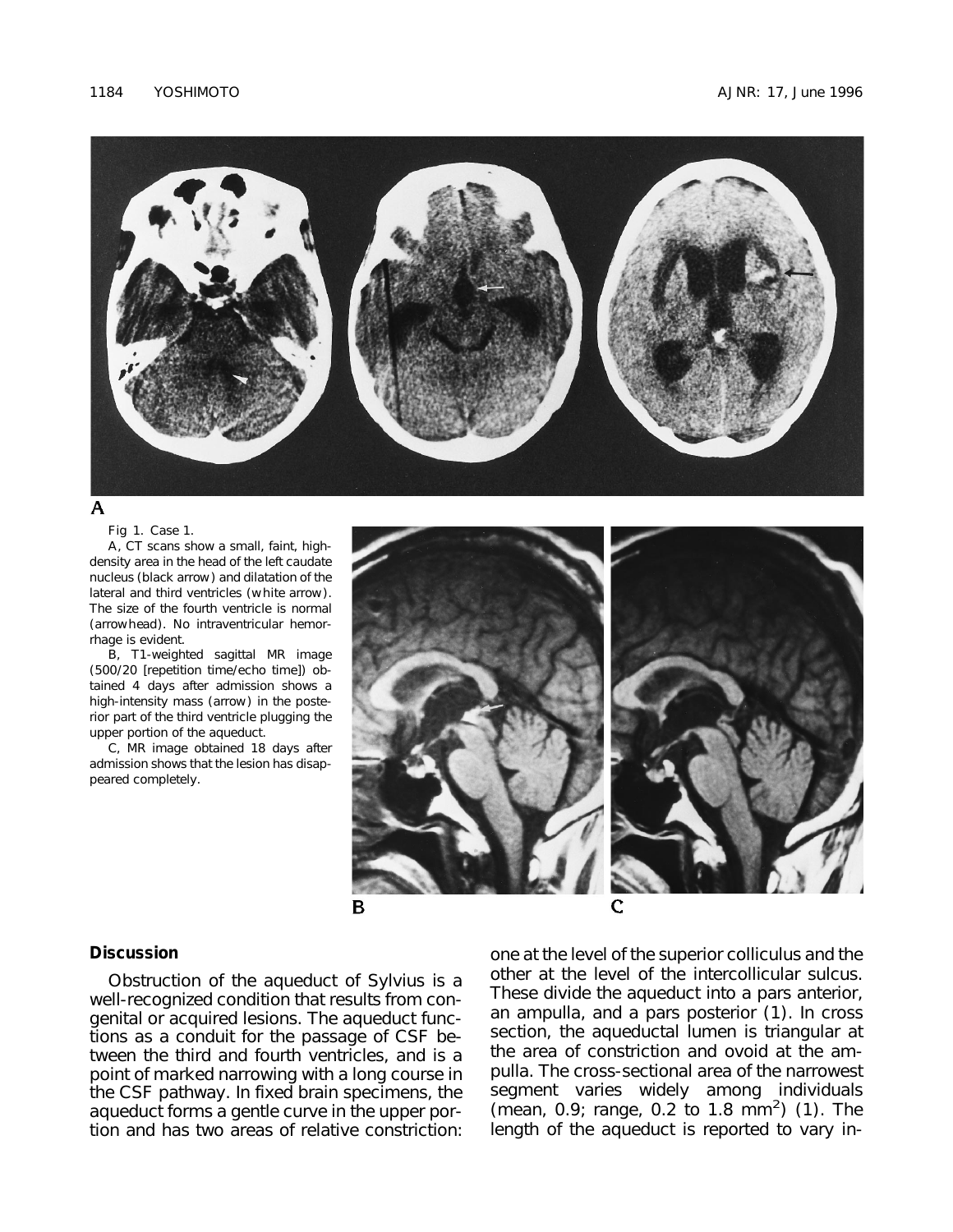



Fig 2. Case 2.

*A*, CT scans show marked dilatation of the lateral and third ventricles (*arrow*) and a normal fourth ventricle (*arrowhead*). However, no intracranial hemorrhage is seen at any section level.

*B*, Sagittal T1-weighted MR image (300/15) shows a small hyperintense lesion (*arrow*) plugging the aqueduct.

*C*, Follow-up MR image obtained 17 days later shows that the mass has disappeared completely.

versely according to its mean cross-sectional area so that longer aqueducts tend to be those with smaller mean cross-sectional areas (1), probably because of stretching of the aqueduct (6), and vice versa. A long, narrow aqueduct may be susceptible to blockade of CSF flow, which is likely to lead to obstructive hydrocephalus. It is possible that obstruction sufficient to produce hydrocephalus in one brain will fail to do so in another.

Intraventricular hemorrhage is frequently accompanied by acute hydrocephalus. In such cases, the hematoma is usually voluminous and evident on CT scans. In our two patients, the blood clots within the ventricles were so small that the CT scans failed to show them. The ventricular dilatation patterns (enlarged lateral and third ventricles but normal fourth ventricle) strongly suggested the presence of periaqueductal lesions, prompting us to perform MR im